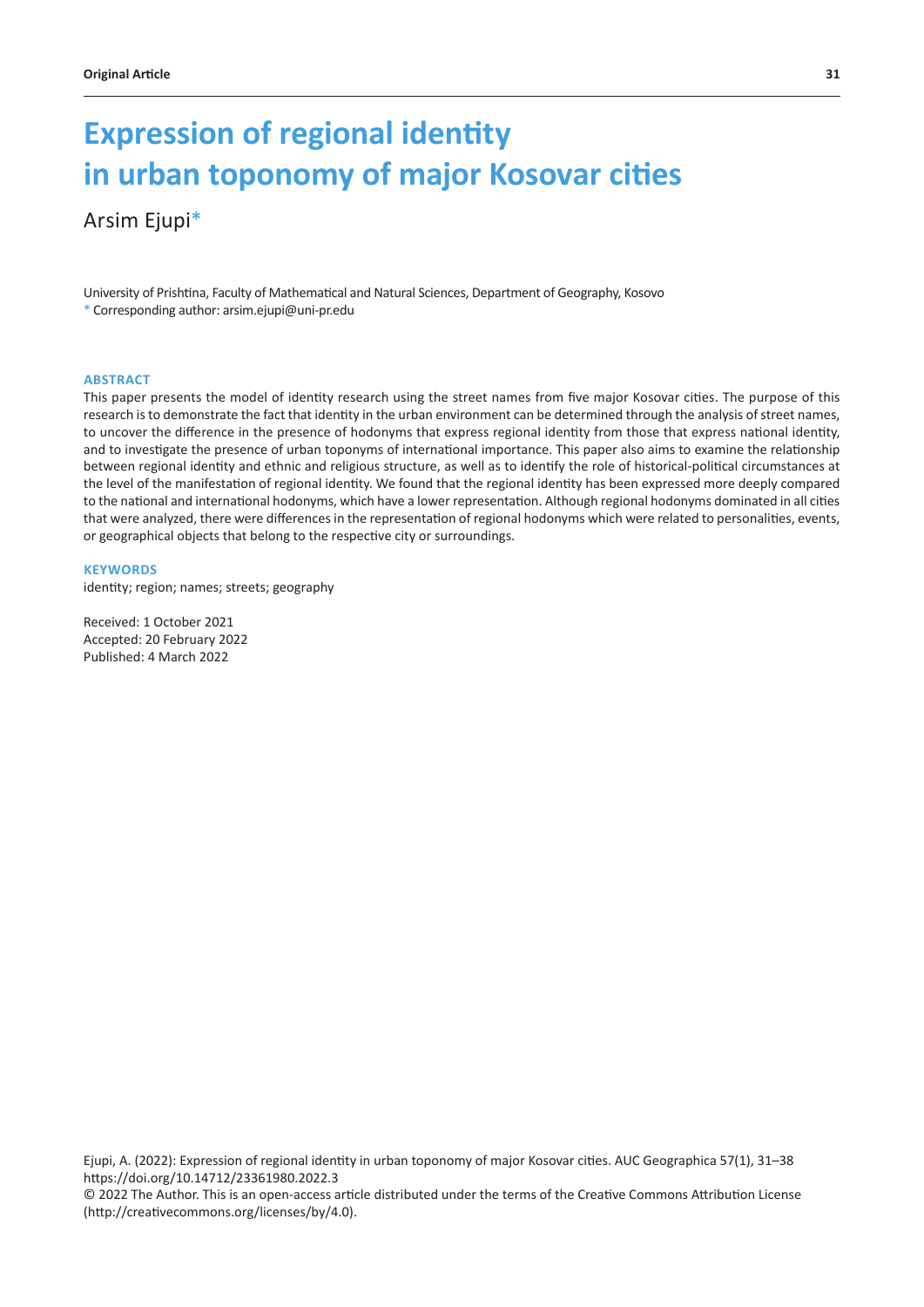# **1. Introduction**

Identity is a set of characteristics that determine the particularity of an individual or group, especially in relation to similarities or differences with other individuals or groups. The sense of belonging to a society within a region is formed when a significant portion of inhabitants share symbols, values, and aspirations and create a regional identity and cultural system (Giménez 2005). Individual and group identification has always preoccupied both individuals and small groups, as well as society as a whole. The reason is not just the desire to prove the identity and the community to which they belong. But also because of the series of the consequences that such identification can cause, and which is directly or indirectly, expressed in certain geographical space.

The purpose of this research is to contribute to the geographical understanding of spatial identity through the reading of symbolism in the toponymy of five major Kosovar cities. What role will personalities have on the naming of the streets? What meaning do geographical toponyms have in the hierarchy of the cities' urban toponomy? Which identity will dominate? These are research questions addressed in this article.

 In the case of Kosovo, regional identity is a lower scale identity than the Albanian identity. Although Kosovo is a small territory, it has very diverse natural conditions which are reflected in regional differences. The Dukagjini plain, Kosovo plain, Rugova, Anamorava, and Drenica are some of the regions that are distinguished not just by natural conditions, but also according to social, demographic, and economic features. The expression of identity in the toponymy of Kosovar cities can be examined through quantitative and qualitative analysis of street names. In the next phase are determined the differences in the participation of hodonyms (names of streets) that express regional identity from those, that express national and international identity. The analysis includes five major cities in Kosovo which are the largest in terms of demographic size, functions and gravitational area. These are Prishtina, which has the status of the capital city; Prizren, which is the second largest city in terms of population; Gjilan, which is the largest city in eastern Kosovo; Peja, which is the largest urban center in western Kosovo; and Gjakova, another large urban center in western Kosovo.

# **2. Theoretical background**

Identity can be divided into individual and group identity. Group or social identity can be shaped by gender, age, sexual orientation, religious beliefs, nation, and region, among others. Most people contain multiple identities stemming from their simultaneous belonging to different groups, such as linguistic, professional, and regional groups (for example: Dukagjinas, Kosovar, European).

Besides the development of theoretical and geographical knowledge on identities, an important part of research in cultural geography is a perceptive understanding of the region based on research of the various forms of identities that have formed or are forming certain regions (Leighly 1978; Raitz 1973; Zelinsky 1988).

The individuality of each region, except natural, social and economic factors, is influenced by the behavior and attitude of each individual towards the region, or recognition of the environment as their own (local environment), the role and position of the individual in society, etc. This is studied as the affiliation (individual perception of geographical space) that any individual or even wider social groups (collective consciousness of regional affiliation) can have (Šabić and Pavlović 2007). In this way, by adding socio psychological attitudes of the population towards regional identity to the geographical criteria, the individuality of the geographical region is pointed out even more.

The sense of belonging to a society within a region, formed when a significant part of inhabitants shares symbols, values and aspirations creates regional identity and an own cultural system (Giménez 2005). Since the region is principally the study object for geographers, it is not surprising that there have been a large number of contributions to the geographical scientific literature that deal with regional identities and their spatial expression.

At the same time, the region is defined as a complex set of relations between population groups and certain territories (Crljenko 2008). These reports are based on the awareness of members of the regions about the common culture and diversity vis-a-vis other groups. The region is therefore symbolically defined as being part of such a unit (Vresk 1997). Anssi Paasi (2002) emphasizes that regional identity is the main factor affecting the process of institutionalization of regions. The boundaries of their extent may or may not necessarily coincide with territorial administrative units within a given space (as in the case of national identity). In the absence of such an agreement, regional identity can become a constitutive element of regional resistance and can lead to extreme regionalism, which can later be used for political purposes and even for attempts to redefine national borders, potentially causing conflicts.

Regional identity is approached from two aspects. One is the identity of the region based on the many elements that make it up, such as nature, landscape, built environment, culture, ethnicity, dialect, economic success, center-periphery relations, marginalization, stereotypes about people and community (Paasi 2003). The identity of a region is represented by the characteristics of nature and culture, but also by the people who use them in discourses and classifications of science, politics, cultural activism, regional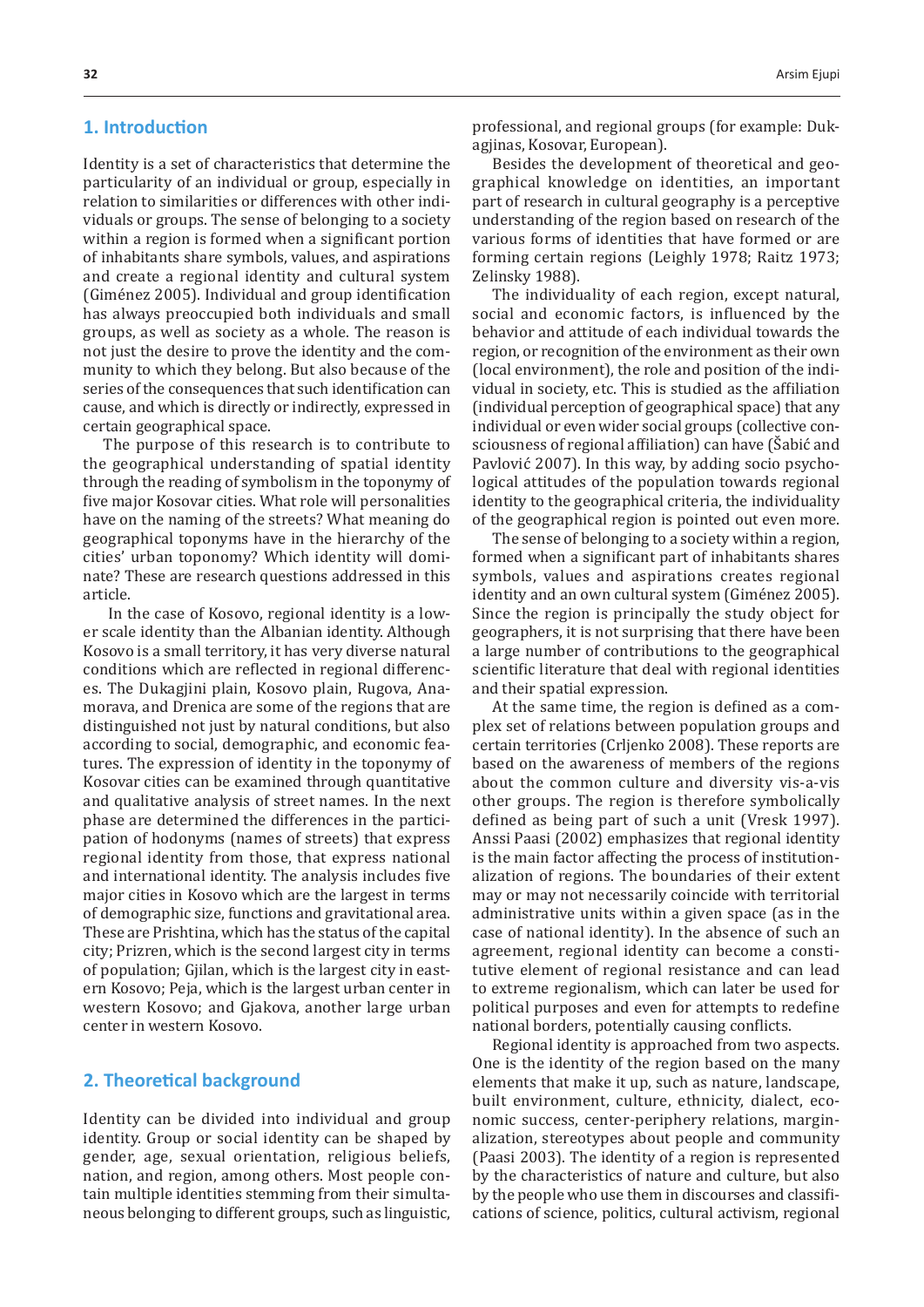marketing, administration and political or religious regionalization to distinguish one region from another (Paasi 2003).

Regional identity has been recognized as a key element in the making of regions as social and political spaces, but it is difficult to elucidate what this identity consists of and how it affects collective action and politics (Keating 1998). The crucial question is how political passions are regionalized, and here institutions constitutive of region-building (economy, governance, language, media, and literature) and inherent power relations are significant (Passi 2003). In the case of Kosovo, historical and political circumstances had a significant impact in the formation of a new identity.

According to Crang (1998), identity can be expressed through the system of symbols through which values, beliefs, and ideologies of the population are displayed. These symbols can be a state, region, or city flag, or dialectical linguistic features (local and regional identities), as well as visible elements of the landscape such as monumental heritage, architectural style, graffiti, and urban toponymy (Sakaja 2003).

Site names have special importance in shaping territories and territorial identities (Azaryahu 2001). The same applies to the names of streets, squares, and crossings which reference the territory and symbolically indicate the ownership and importance of the territory (Culcasi 2011). Naming the streets is of crucial importance in manipulating and managing the social construction of identity (Wanjiru and Kosuke 2014). Streets, squares, and buildings can be named after personalities of national importance, commemorate important events, or serve as reminders of some traditional customs (Drozdzewski 2014). Some authors define the city as text (also known as a city-text) as a conglomeration of signs that are written, deleted, and reinstalled, consisting of existing markers that are visible in space, as well as in memory and photographs from the past. Azaryah (1986) sees city-text as a system of symbols that transfer official history and identity to the urban semiosphere – a system which primarily consists of street names and other names in public spaces that reveal the past and the dominant value system in the society. Recent work that deals with the study of toponyms emphasizes the need for attention to the process of forming names of streets, i.e. determining the cultural and political events and institutions that participated in their establishment (Bucher et al. 2013).

In terms of identity, after the war and especially after the declaration of independence, according to Albertini (2012), Kosovo is perceived as the place where two main discursive forms clash. The first one concerns the historical struggle for defending a national and Albanian identity during the long age of Serbian sovereignty over this province – a discourse which pivots on a narrative of a century-long conflict between the Serbian and Albanian ethnic groups, overstuffed by examples, memories, and practices

confirming their impossibility to live together in the same state. The second discourse is much wider than the first. It portrays the often conniving international interests and the profitable power relations established in Kosovo following the NATO bombing of Yugoslavia, and United Nations' administration of the province. The only way to understand what kind of identity is going to be forged in Kosovo, then, is to track and identify these global–local relations that emerge through the different scapes that shape culture and society. The relationship between these discourses defines the consequences on the people, at the same time actor and target of the new identities and lifestyles (Albertini 2012).

#### **3. Research methods and study area**

In this paper street names were analyzed using statistical methods for the quantitative portion of the analysis and the meanings of street names were analyzed using interpretive methods for the qualitative portion. It was used Location Quotient (LQ) which is often an applicable indicator in geographical analyzes because it defines precisely enough the relation of smaller and larger unit. In order to obtain sustainable results, in addition to regional and national hodonyms, whether they are double or not, were taken also hodonyms that express exclusively a unique identity (regional or national). In addition, a comparative method has been used to determine the differences in the expression of different levels of spatial identity, from regional to international. The main source of data is the city plans from which a total of 539 hodonyms were analyzed, and the population data for the cities was obtained from the Kosovo Agency of Statistics. For the purposes



**Fig. 1** Kosovo with its five major cities.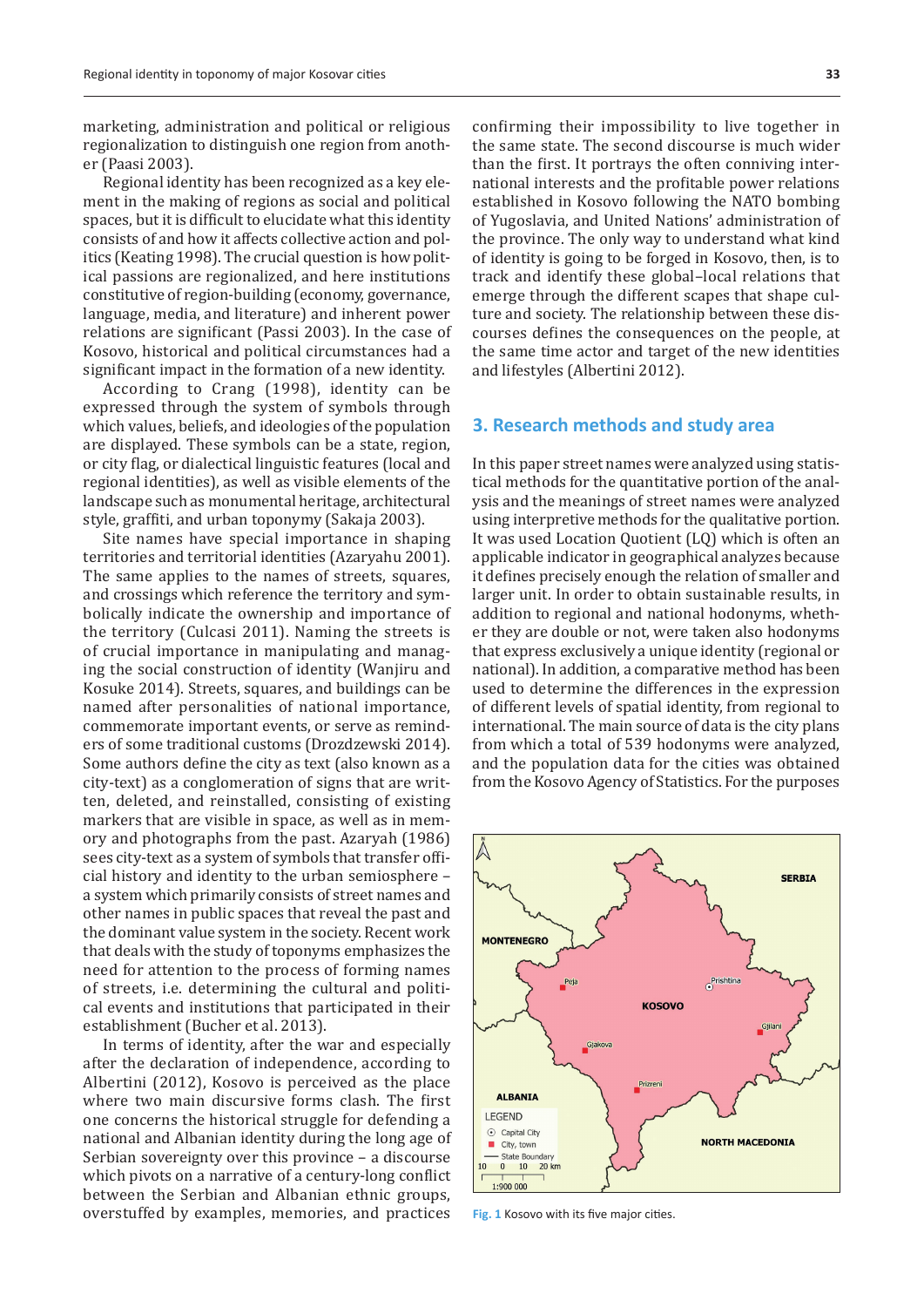of this paper, street names were analyzed from five major Kosovar cities.

After identification of the toponyms, we have divide them by scale into the different groups. Regional identity is associated with the wider region of studying city. To this category belong historical dates, geographical names and personalities. The last ones by their activity helped in the development of culture, art, political self-determination or they helped economic development of the region. For example, the city of Gjakova in the Dukagjini region has many street names of regional importance such as Besim Bokshi, Ganimete Terbeshi, Emin Duraku etc.

National identity is bound to a state. This group of toponyms should reflect the names of streets and squares that have national meaning. For example, Mother Teresa, Beselidhja, Gjeravica, Berlin Congress etc. International hodonyms that are connected with the people and events or concepts outside of Kosovo and have international importance (e.g. Justinian Emperor, Constantine The Great, Bill Clinton, Johan V. Hahn, etc.).

Among cities that were chosen to be analyzed are Prishtina as a capital city which is relatively new settlement, but due to the decision to be declared the capital, has faced a rapid urban, demographic and territorial development. Now it has a population of more than 350,000 inhabitants (Settlements of Kosova 2018). Prizren is the largest city in the entire Dukagjini region with more than 100,000 thousands inhabitants. It has played an important role in the history of the Albanian people. In Prizren in 1878, the political organization named the League of Prizren was founded (Kosova, a monographic survey 2011). Prizren is the center of Turkophone Albanians (Guy 2008), that's why we'll make attempts to throw light on how much this fact determines the emergence of regional identity. On the other hand, the city of Gjakova in western Kosovo is surrounded by a religious minority of Catholic Albanians. After the Second World War, the massification of education in Kosovo began, which led to the reduction of illiteracy rates and cultural emancipation in general. The population began to attend secondary and higher education, primarily in cities. Among them, it is important to mention especially Gjakova, where many young people begin to attend higher education in university centers of the former Yugoslavia, such as Belgrade, Zagreb, Ljubljana, Sarajevo and in other European countries. After graduation, they returned to Kosovo and were positioned as the leaders of the main leading political and academic institutions.

The fourth city being analyzed is Peja, the largest city in western Kosovo. It is located at the exit of the Rugova Gorge in the Dukagjini Plain. It is known for its long craft and trade tradition as well as many years of resistance and efforts for the freedom of the Albanian people in Kosovo. Gjilan, the final city, is the largest city in eastern Kosovo. Compared to other cities, it is newer and has a more diverse ethnic structure, especially in its surroundings, where a community of ethnic Serbs lives.

## **4. Results and discussion**

#### **4.1 Hodonymes according to spatial identity**

Through the quantitative analysis of urban toponymy in all selected cities, it is clear that all three levels of spatial identity (regional, national, and international) have been expressed, but regional hodonyms are most present, and only a few have international importance. The high share of regional and local hodonyms, which make up more than half of all hodonyms, is understandable. As a matter of fact, these hodonyms, in the best way, show the desire of the inhabitants to preserve the local names which bring attention to the importance of a person, historical event, meaning, or locality which has significantly affected the development of the city or the surrounding area.

Similar results emerge through the analysis of the distribution of hodonyms by city. From the beginning, it is noticeable that the participation of some hodonyms differs from one city to another. This is a result of the specific historical, geographical and political development of certain cities, their functional importance, and political status. However, the consistency can be detected by dominance of regional hodonyms compared to national or international ones.

To determine whether there is a difference in the representation of regional and national toponyms in the analyzed cities we have used location quotient which determined the degree of regional and national toponyms representation. From table 1 we can see that the location quotient is changing significantly from one city to another. In Prizren, Prishtina and Gjilan it is seen that national and international toponyms are more represented compared to regional toponyms while in Gjakova and Peja regional identity is more represented than national identity.

Deviating cases are the result of specific conditions of development of an individual city. For example, in the analysis of all toponyms that express spatial



**Fig. 2** Expression of identity in the urban toponomy of all cities.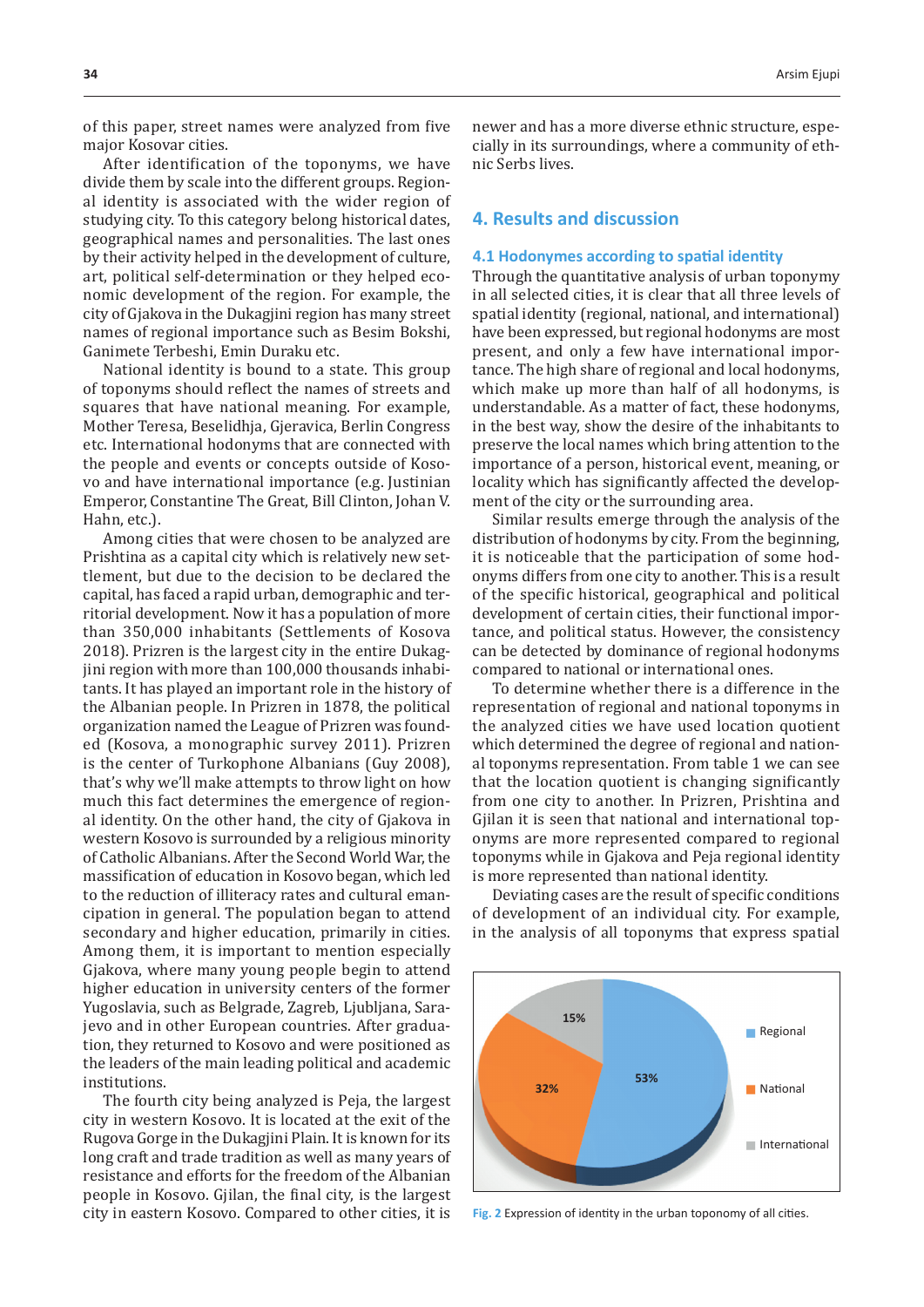**Tab. 1** Location quotient of expression of regional and national identity in urban toponomy.

| City      |                      | All toponyms that<br>express | <b>Toponyms that express</b><br>exclusively |                      |  |
|-----------|----------------------|------------------------------|---------------------------------------------|----------------------|--|
|           | regional<br>identity | national<br>identity         | regional<br>identity                        | national<br>identity |  |
| Prishtina | 0.92                 | 1.18                         | 0.86                                        | 2.15                 |  |
| Prizreni  | 0.79                 | 1.22                         | 0.81                                        | 2.28                 |  |
| Peja      | 1.38                 | 0.71                         | 1.18                                        | 0.47                 |  |
| Gjakova   | 1.45                 | 0.63                         | 1.22                                        | 0.39                 |  |
| Gjilani   | 0.85                 | 1.21                         | 0.59                                        | 0.91                 |  |
| Total     | 1.08                 | 0.99                         | 0.93                                        | 1.24                 |  |

identity (regional or national) the largest representation of regional hodonyms in Gjakova is explained by the multitude of doubled regional-national hodonyms. Most of streets and squares are named after people from Gjakova such as Pajazit Nushi, Emin Duraku, Esat Stavileci that has both regional and national importance. Analysis of street toponyms that express a unique regional identity highlight other specific issues. The largest deviation of regional hodonyms was recorded in Gjilan. Lower representation of regional toponyms in Gjilan compared to other Kosovar cities is partly the result of the greater presence of local hodonyms because of more diversified ethnic structure. These statistical indicators actually point out that the assumption of a more pronounced regional identity in Gjakova and Peja is the result of the presence of street nomenclature which is linked with names of personalities, those of geographical character and important historical dates that in one or another way are linked with the above mentioned cities and their surroundings.

After the disintegration of Yugoslavia, each of the newly formed states began to build new state identity, reinterpret and revise history, and establish new national symbols. The same happened after the change of political regime in 1989 in Czechoslovakia, where is evident the revision of historic facts, mostly those that formed part of modern history (Bucher et al. 2013). Changing the names of institutions, streets, and squares and erecting monuments to previously neglected personalities from national history is one of the results of this process. Today's Kosovo makes no exception from the rest of the former Yugoslavia. From 1999 onwards, in Kosovo, there have been many attempts to establish a new Kosovo identity. After the end of the war, and especially after the declaration of independence in 2008, through political decisions of municipal bodies, many streets of Kosovar cities have been renamed to be connected to the recent history of Kosovo and its efforts for independence. It was done by replacing the street names bearing the names of the fighters of the national liberation war. During this time were also renamed those streets dating from the period when the municipal leadership was controlled by Serbs, bearing the names of various Serbian historical personalities that reflects ethnically diversified structure of cities in Kosovo. In Pristina, for example, the street that once held the name of the Yugoslav communist Djuro Djakovic has been renamed Justinian Street. The street that once was named after Miladin Popovic, a Yugoslav partisan and the organizer of the partisan fighting in Kosovo, is now named after Ganimete Tërbeshi, a Kosovar fighter of the national liberation war. The street in Pristina that today bears the name of Agim Ramadani, one of the most prominent fighters of the Kosovo Liberation Army was originally named after the Serbian emperor, Tsar Dushani. At the same time, the municipal leadership of Pristina (which consisted of Serbs since the Albanians were at that time expelled from state institutions) had given way to the name of Sejdo Bajramovic, who was appointed as a representative of Kosovo in the presidency of the Yugoslav federation.

Prishtina, as a capital city, has the largest percentage of hodonyms of international character. Within the analyzed urban space of Prishtina, eighteen names express international identity. Some of the streets in Pristina that reference international figures hold the names of Johann Georg Von Han, the Austrian diplomat, philologist, and albanologist; Byzantine emperor Justinian, who was born in the vicinity of Lebane, part of dardanian empire; Garibaldi, the famous Italian military official, who is given credit for the unification of Italy; Gustav Meyer, the German writer and albanologist; Lord Byron, the English guide and writer who visited Albania; Dimitrije Tucovic, the Serbian politician; and Henri Dunant, the humanist and Swiss businessman. In other cities, although less prevalent, there are a few toponyms that express international identity. In Prizren, a street holds the name of the Scottish microbiologist and physicist Alexander Fleming; in Gjilan, a street has the name of one of the most famous victims of the Holocaust, Anne Frank; and another humanist and human rights activist Eva Brandly that was expelled from Kosovo by Milosevic regime, etc.

As a sign of salutation and honour for the help that the international community has given for the liberation of the country, several streets have been named after politicians, primarily American ones. This the case of Bill Clinton Square, named after the US President who ordered the bombing campaign angainst Serbian military and police targets in Kosovo and Serbia; George W. Bush, former US President; and Robert Doll, US Republican congressman. In Gjilan, a street is named after Madeleine Albright, former Secretary of State in the administration of President Bill Clinton. In Peja, one street is named after US Army General Wesley Clark, and another is named after William Walker, the American diplomat who incited the NATO bombing. In Prizren, a street is named Rambouillet after the small town on the periphery of Paris, where an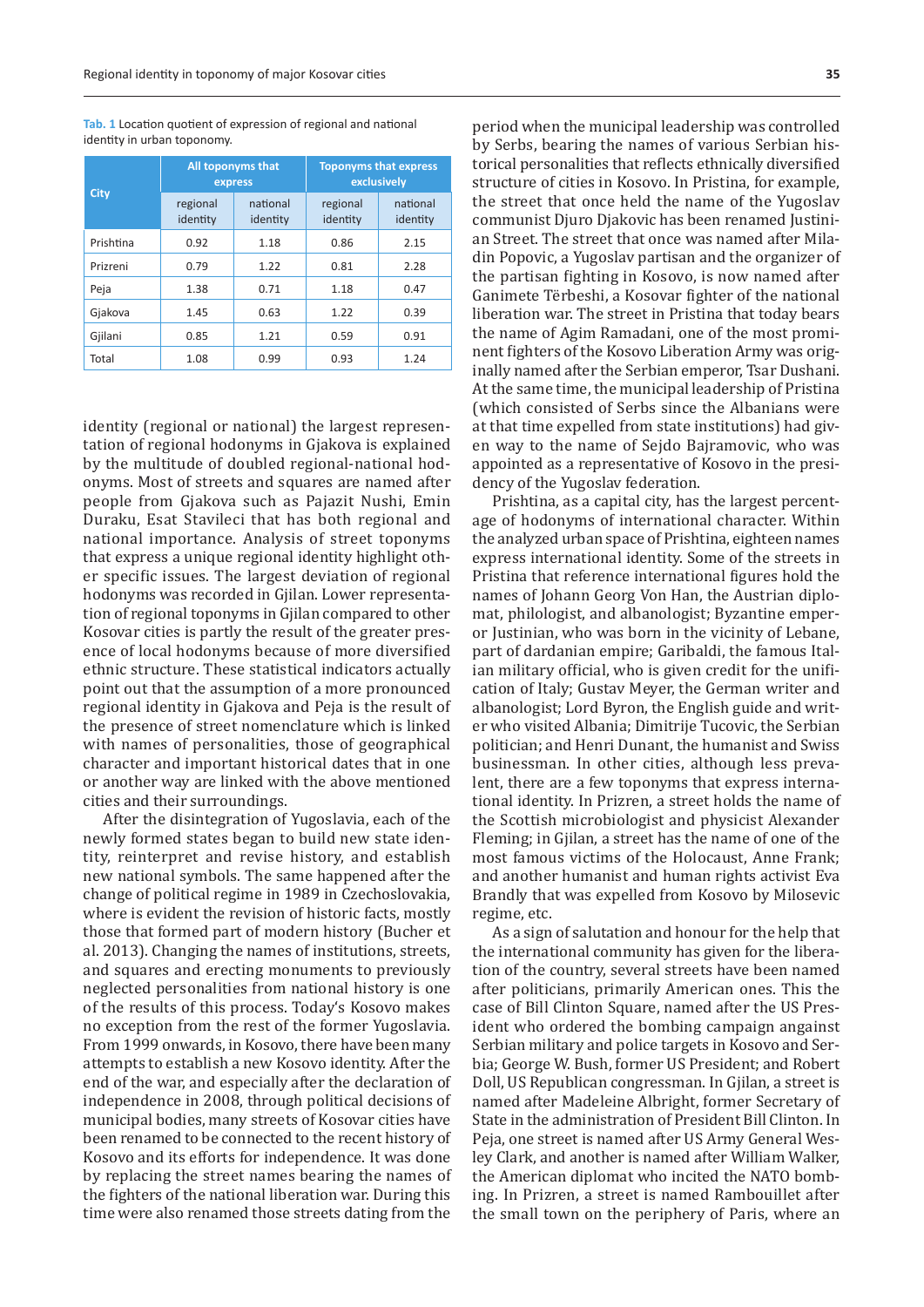international peace conference was held, prior to the NATO bombing campaign against Serbia.

In 1947, Prishtina was declared a capital city, and it began to expand territorially while taking on various functions. In addition to these processes, Prishtina had a rapid increase of population, from 19,000 inhabitants in the 1948 census to 108,000 inhabitants in 1981, and today it has around 300,000 inhabitants. Prior to the entry of NATO troops, there were about 30,000 Serbs and Montenegrins in Pristina who made up about 18% of the city's population. This was also evident in urban toponymy where many streets held the names of Serbs and other non-Albanians. Immediately after the war, the streets that held these names were renamed. However, even today, some streets have the names of Serbs and non-Albanians. Some examples of non-Albanians who are namesakes for streets in Kosovo include the founder of the Social Democratic movement in Serbia, Dimitrije Tucovic; the Serbian physicist and philanthropist who lived and worked in the US, Mihajlo Pupin; Serbian journalist, politician, and professor, Kosta Novakovic; Serbian poet from Kosovo, Lazar Vuckovic; Croatian linguist, Henrik Baric, known as a founder of Department of Albanian Language in the University of Belgrade in 1921; Serbian academician Vojislav Dancetovic, who was one of the first professors of this chair; and the Montenegrin writer Radovan Zogovic, among others.

Prizren has the highest participation of national hodonyms, due to the fact that it has been an important political and administrative center since the time of the Ottoman Empire. The headquarters of the League of Prizren was there, which represented the most important political and military organization of Albanians at the end of the 19th century.

On the eve of the Congress of Berlin and the Treaty of St. Stephen, representatives of all regions of Albania met in Prizren. In this assembly, 300 delegates from all different Albanian lands established the Albanian Assembly known as the League of Prizren. One of the approved documents that derived from this meeting was the Memorandum of Independence of Albania which would include the territories of the Vilayet of Kosovo, Bitola, Shkodra, and Ioannina. Today, Prizren is the most famous tourist center of Kosovo. The main monuments of cultural heritage are the League of Prizren Complex, the Mosque of Sinan Pasha, the Hammam of Gazi Mehmet Pasha, and the church of Levishka from the Orthodox religious heritage, which is on the list of protected monuments by UNESCO.

National hodonyms are mostly dominated by the names of personalities including writers, patriots, scientists, academics, and others. Some of them were founders of the League of Prizren, as in the case of Sami Frashëri, while others were the most prominent representatives of the national renaissance such as Gjergj Fishta, Ndre Mjeda, and Selman Riza. National hodonyms of a geographical character are less common This includes Gjeravica, which is the highest mountain peak in Kosovo at 2,656 m; Ulqini and Ohri, cities within the Albanian geospace; and Bojnik, a settlement in the Toplica area, which before the Berlin Congress, was inhabited by a significant number of Albanians.

The expression of regional identity is related to the ethnic, but also religious, structure of the population. Before the last war, Prizren was known for its ethnic structure, where in addition to Albanians as the largest ethnic community, lived Serbs, Turks, Roma, and others. According to the 1981 census in Prizren, there were 63.7% Albanians, 12.4% Serbs, and 9.2% Turks. During the withdrawal of Yugoslav army and police troops, most Serb residents also left Prizren.

Because of this, in Prizren there are some streets that are named after different Turkish personalities, such as Emin Pasha Street, after an Ottoman scientist of Jewish origin; Evlia Çelebi, Suzi Çelebi and Ynus Emre, Ottoman writers; and Nysret Seharsaroj, Turkish writer.

#### **4.2 Structure of regional hodonymes**

From the analysis of the distribution of hodonyms according to the spatial level in observed cities, there is the largest presence of regional hodonyms. In this regard, their structure was analyzed in order to see how they are named. The table shows that in most cases, the names belong to persons who have played an important role in the development of the city or region. Out of a total of 539 hodonyms, 387 of them (or 71.8%) are named after personalities. Since Kosovo emerged from an armed war only two decades ago, this is consequently expressed by the large number of urban toponyms devoted to regional warriors of the recent war. This happened especially after the end of the war, when by municipal decision, the streets were renamed which had been previously named after warriors of World War Two. The exception is the city of Gjakova where even today, thirteen streets are named after warriors of World War Two, born mainly in the city of Gjakova (Tefik Çanga, Ganimete Tërbeshi, and Emin Duraku, for example).

Out of all cities that are part of the research, the regional identity is most expressed in the city of Gjakova, where out of 105 streets, 82 of them are named after personalities, while only 38 streets hold the names of personalities that are from Gjakova. The important fact is that among the personalities, apart from the warriors of the last war and the Second World War, many streets are named after academics, including scientists and university professors such as Fehmi Agani, Besim Bokshi, Pajazit Nushi, and Esat Stavileci.

Regional identity, while less than in other cities, is still expressed in the city of Gjilan, where from the total of 105 hodonyms, 48 of them are regional, and only 8 of them are named after individuals who were born in Gjilan. One street is named after Halim Orana,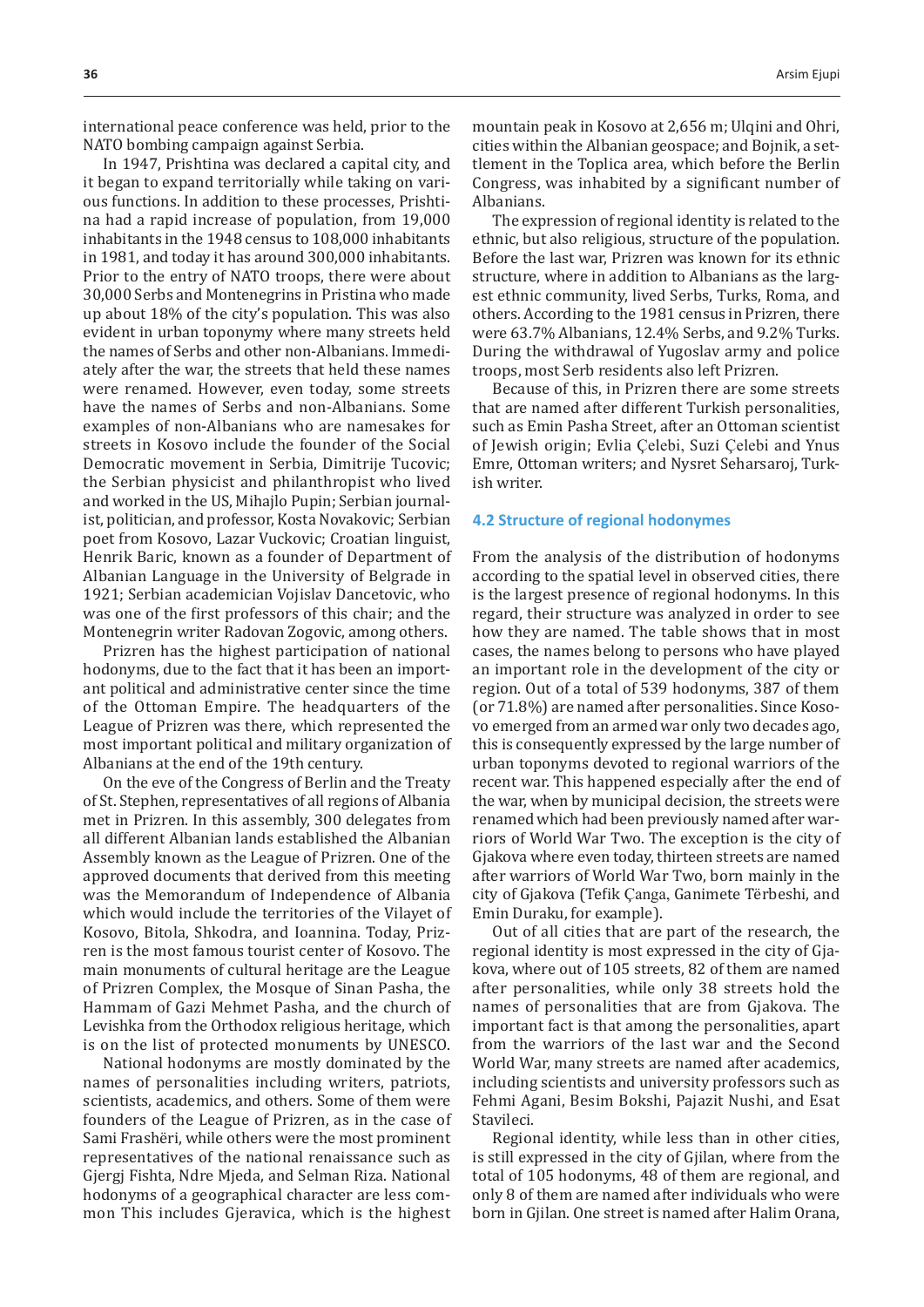| <b>City</b> | <b>Personality</b> |      | Geography |      | Event  |      | Other  |     |
|-------------|--------------------|------|-----------|------|--------|------|--------|-----|
|             | Number             | %    | Number    | %    | Number | %    | Number | %   |
| Prishtina   | 76                 | 67.8 | 23        | 20.1 | 10     | 8.9  | 3      | 2.3 |
| Gjakova     | 82                 | 78.1 | 5         | 4.8  | 13     | 12.4 |        | 4.7 |
| Prizreni    | 69                 | 61.6 | 22        | 19.6 | 17     | 15.2 | 4      | 3.6 |
| Peja        | 81                 | 77.1 | 8         | 7.6  | 13     | 12.4 | 3      | 2.9 |
| Gjilani     | 79                 | 75.2 | 9         | 8.6  | 12     | 11.4 |        | 4.8 |
| Total       | 387                |      | 67        |      | 65     |      | 20     |     |

**Tab. 2** Structure of hodonymes of all spatial levels.

a patriot from Gjilan, another has the name of university professor Sadulla Brestovci, and another holds the name of the last warrior, Shaban Ukshini. Other hodonyms that express regional identity but are related to events or geographical objects have been also identified. These include the streets: Gjilan War, June 15, which is marked as the day of the liberation of the city, "Besëlidhja", "Gjinollët", a rich family of Gjilan. Regional hodonyms are also those that have geographical character as in the case of a street named Preveza, a city in the Albanian territory of Chameria which is now inside political borders of Greece; Tivari, a city in Montenegro that was previously inhabited by Albanians; Pashtriku, some mountains in Kosovo; and Butrint, a settlement and archeological site in southern Albania.

Out of 105 streets in the city of Peja, 81 of them express regional identity, and over half of them are named after personalities. Among them are warriors of the last war, such as Gazmend Berisha, Remzi Husaj, Mikel Marku, and Mustafë Kelmendi. Regional hodonyms of a geographical character appear nine times, mostly on roads, such as Dukagjini, Presheva, Tepelena, and Lezha. In the city of Peja, national identity is expressed in 18 different hodonyms. This includes the streets Mother Teresa, Mbreti Zog, Naim Frashëri, Çajupi, Hasan Prishtina, and Adem Jashari. International identity is expressed in the names of the streets named after Bucharest, Eliot Engell, Constantine the Great, Emperor Justinian, and American General Wesley Clark.

## **5. Conclusion**

Symbolism satisfies a number of functions during the process of regional formation. It contributes to shaping the image, highlighting the values, and building the relationships of the inhabitants with the region in which they live. The collective identity of the urban population can be understood by observing street names which can be analyzed by statistical (quantitative) and interpretation (qualitative) methods. From the analysis of the expression of identity in the hodonyms of the five major Kosovar cities, the regional identity is much more widely expressed, compared to the national and international hodonyms, which have a smaller representation. Although regional hodonyms dominate in all cities that were analyzed, there are differences in the representation of regional hodonyms which are related to personalities, events, or geographical objects related to the respective city or surroundings. In this sense, regional identity is more evident in Gjakova and less in Gjilan. The functional status of the city, the historical-political processes, as well as the ethnic and religious structure influence of the hodonyms. Consequently, in Prishtina, in addition to regional hodonyms, there is a higher participation of national and international hodonyms. In contrast Prizren, due to its role in numerous historical-political developments, there is a slightly higher representation of hodonyms that express national identity, while regional hodonyms also express a heterogeneous ethnic structure with some toponyms named after Turkish personalities. In all cities the most common hodonyms are named after individuals, mainly after warriors of the last war, then scientists, artists, religious leaders, and others.

Regional identity is also conditioned by ethnic and religious structure. Thus, for example, in cities with a more heterogeneous ethnic structure, such as Prizren, in addition to streets that are named after historical Albanian figures, there are also streets bearing the names of Turks, or as in Prishtina, Serbs. After the disintegration of Yugoslavia, began to build new state identities, by reinterpreting and revising history, and establishing new national symbols. Changing the names of institutions, streets, and squares and erecting monuments to previously neglected personalities from national history is one of the results of this process. From 1999 onwards, in Kosovo, there is attempts of establishing a new Kosovo identity. After the end of the war and especially after the declaration of independence in 2008 through political decisions of municipal bodies many streets of Kosovar cities have been renamed by naming them connected to the recent history of Kosovo and its efforts for independence. This has been made clear while highlighting the regional differences in the use of street names in major Kosovar cities.